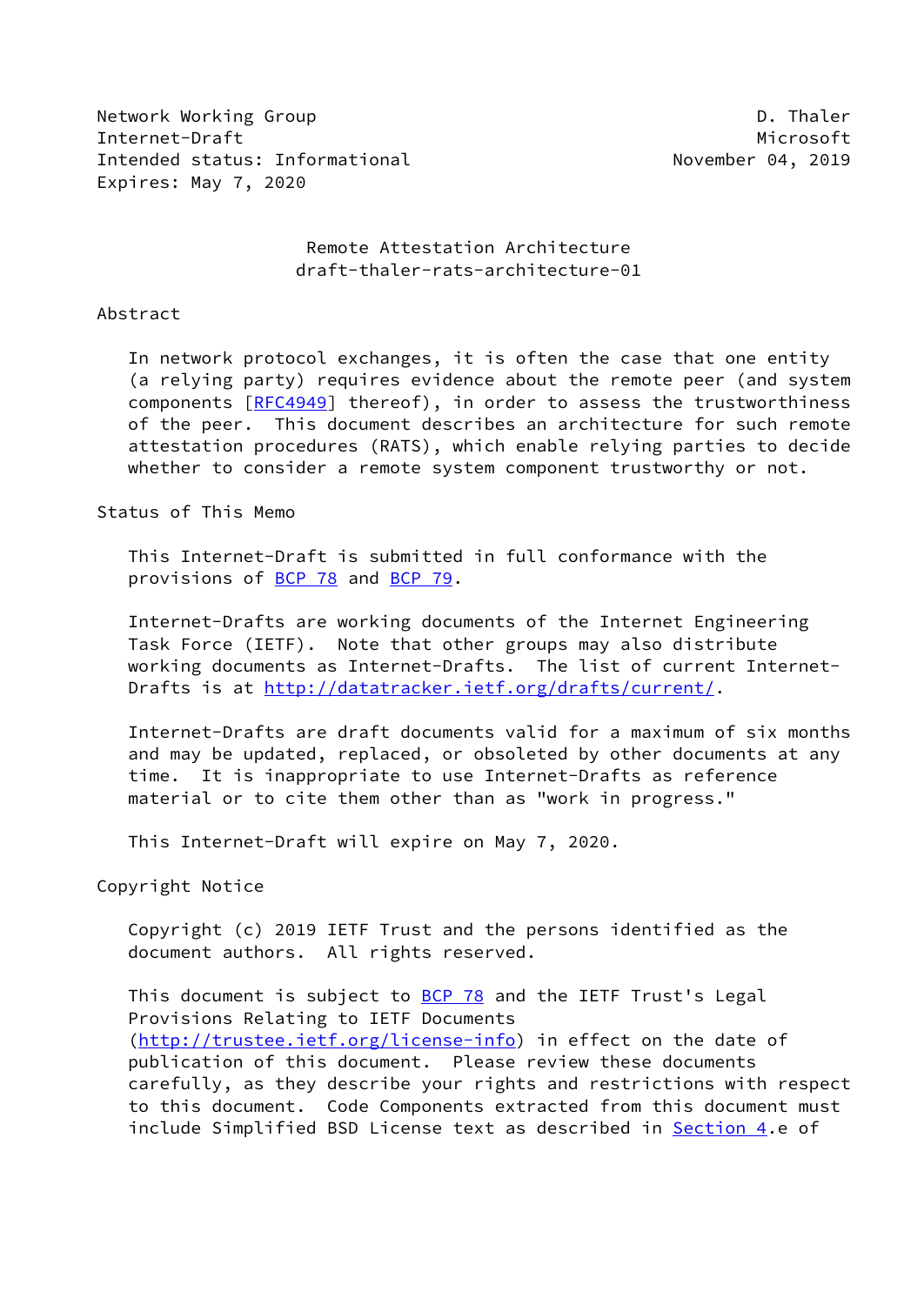Thaler **Expires May 7, 2020** [Page 1]

<span id="page-1-1"></span>

| November 2019<br>Remote Attestation Architecture<br>Internet-Draft |  |
|--------------------------------------------------------------------|--|
|--------------------------------------------------------------------|--|

 the Trust Legal Provisions and are provided without warranty as described in the Simplified BSD License.

# Table of Contents

| $\perp$ .                                                                                                                                                                                                                                                                                                                                                                                                                                                                      |  | $\overline{2}$  |
|--------------------------------------------------------------------------------------------------------------------------------------------------------------------------------------------------------------------------------------------------------------------------------------------------------------------------------------------------------------------------------------------------------------------------------------------------------------------------------|--|-----------------|
| 2.                                                                                                                                                                                                                                                                                                                                                                                                                                                                             |  | $\overline{3}$  |
| 3.                                                                                                                                                                                                                                                                                                                                                                                                                                                                             |  | $\overline{4}$  |
| Network Endpoint Assessment<br>3.1.                                                                                                                                                                                                                                                                                                                                                                                                                                            |  | $\overline{4}$  |
| Confidential Machine Learning (ML) Model Protection<br>3.2.                                                                                                                                                                                                                                                                                                                                                                                                                    |  | $\overline{5}$  |
| Confidential Data Retrieval<br>3.3.                                                                                                                                                                                                                                                                                                                                                                                                                                            |  | $\overline{5}$  |
| Critical Infrastructure Control<br>3.4.                                                                                                                                                                                                                                                                                                                                                                                                                                        |  | $\overline{5}$  |
| $3.5$ . Trusted Execution Environment (TEE) Provisioning                                                                                                                                                                                                                                                                                                                                                                                                                       |  | $\underline{6}$ |
| 3.6.                                                                                                                                                                                                                                                                                                                                                                                                                                                                           |  |                 |
|                                                                                                                                                                                                                                                                                                                                                                                                                                                                                |  | $\frac{6}{7}$   |
| $\overline{5}$ .                                                                                                                                                                                                                                                                                                                                                                                                                                                               |  | $\underline{8}$ |
|                                                                                                                                                                                                                                                                                                                                                                                                                                                                                |  | $\underline{8}$ |
| 5.2. Background-Check Model                                                                                                                                                                                                                                                                                                                                                                                                                                                    |  | 9               |
| $5.2.1$ . Variation: Verifying Relying Party                                                                                                                                                                                                                                                                                                                                                                                                                                   |  | 10              |
| $5.2.2.$ Variation: Out-of-Band Evidence Conveyance                                                                                                                                                                                                                                                                                                                                                                                                                            |  | 10              |
|                                                                                                                                                                                                                                                                                                                                                                                                                                                                                |  | 11              |
| 6.                                                                                                                                                                                                                                                                                                                                                                                                                                                                             |  | 12              |
| 7.                                                                                                                                                                                                                                                                                                                                                                                                                                                                             |  | 12              |
|                                                                                                                                                                                                                                                                                                                                                                                                                                                                                |  | 12              |
|                                                                                                                                                                                                                                                                                                                                                                                                                                                                                |  | 13              |
|                                                                                                                                                                                                                                                                                                                                                                                                                                                                                |  | 13              |
|                                                                                                                                                                                                                                                                                                                                                                                                                                                                                |  | 14              |
| 9.                                                                                                                                                                                                                                                                                                                                                                                                                                                                             |  | 14              |
|                                                                                                                                                                                                                                                                                                                                                                                                                                                                                |  | 14              |
|                                                                                                                                                                                                                                                                                                                                                                                                                                                                                |  | <u>14</u>       |
| Author's Address<br>$\mathbf{a}^{\top} \cdot \mathbf{a}^{\top} \cdot \mathbf{a}^{\top} \cdot \mathbf{a}^{\top} \cdot \mathbf{a}^{\top} \cdot \mathbf{a}^{\top} \cdot \mathbf{a}^{\top} \cdot \mathbf{a}^{\top} \cdot \mathbf{a}^{\top} \cdot \mathbf{a}^{\top} \cdot \mathbf{a}^{\top} \cdot \mathbf{a}^{\top} \cdot \mathbf{a}^{\top} \cdot \mathbf{a}^{\top} \cdot \mathbf{a}^{\top} \cdot \mathbf{a}^{\top} \cdot \mathbf{a}^{\top} \cdot \mathbf{a}^{\top} \cdot \mathbf{$ |  | 15              |
|                                                                                                                                                                                                                                                                                                                                                                                                                                                                                |  |                 |

# <span id="page-1-0"></span>[1](#page-1-0). Introduction

 In network protocol exchanges, it is often the case that one entity (a relying party) requires evidence about the remote peer (and system components [[RFC4949\]](https://datatracker.ietf.org/doc/pdf/rfc4949) thereof), in order to assess the trustworthiness of the peer. Remote attestation procedures (RATS) enable relying parties to establish a level of confidence in the trustworthiness of remote system components through the creation of attestation evidence by remote system components and a processing chain towards the relying party. A relying party can then decide whether to consider a remote system component trustworthy or not.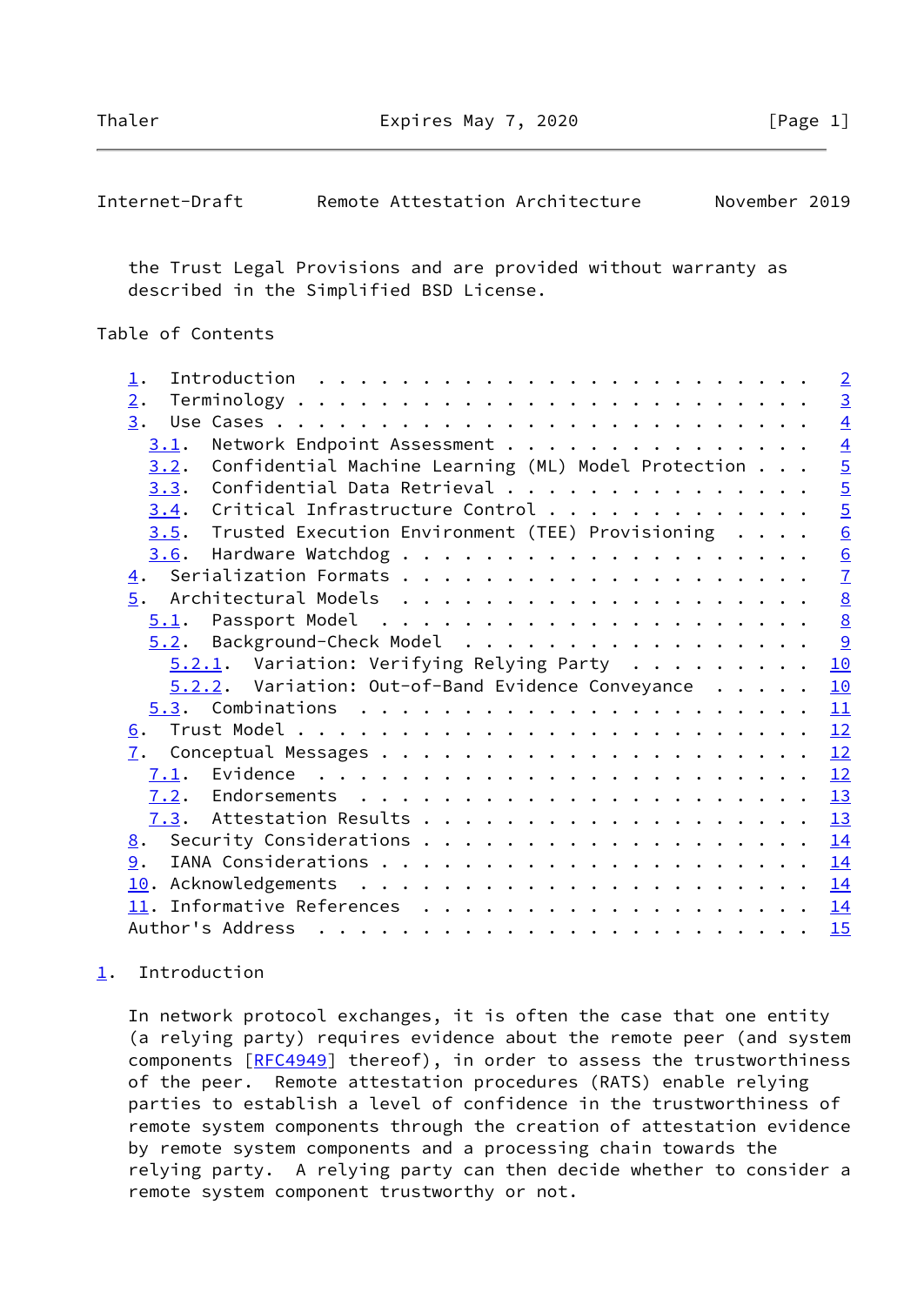To improve the confidence in a system component's trustworthiness, a relying party may require evidence about:

- system component identity,

| Thaler | Expires May 7, 2020 | [Page 2] |
|--------|---------------------|----------|
|        |                     |          |

<span id="page-2-1"></span>Internet-Draft Remote Attestation Architecture November 2019

- composition of system components, including nested components,
- roots of trust,
- assertion/claim origination or provenance,
- manufacturing origin,
- system component integrity,
- system component configuration,
- operational state and measurements of steps which led to the operational state, or
- other factors that could influence trust decisions.

 This document discusses an architecture for describing solutions for this problem.

<span id="page-2-0"></span>[2](#page-2-0). Terminology

This document uses the following terms:

- Attestation: A process by which one entity (the "Attester") provides evidence about its identity and health to another entity, which then assesses its trustworthiness.
- Attestation Result: The evaluation results generated by a Verifier, typically including information about an Attester, where the Verifier vouches for the validity of the results.
- Attester: An entity whose attributes must be evaluated in order to determine whether the entity is considered healthy or authorized to access a resource.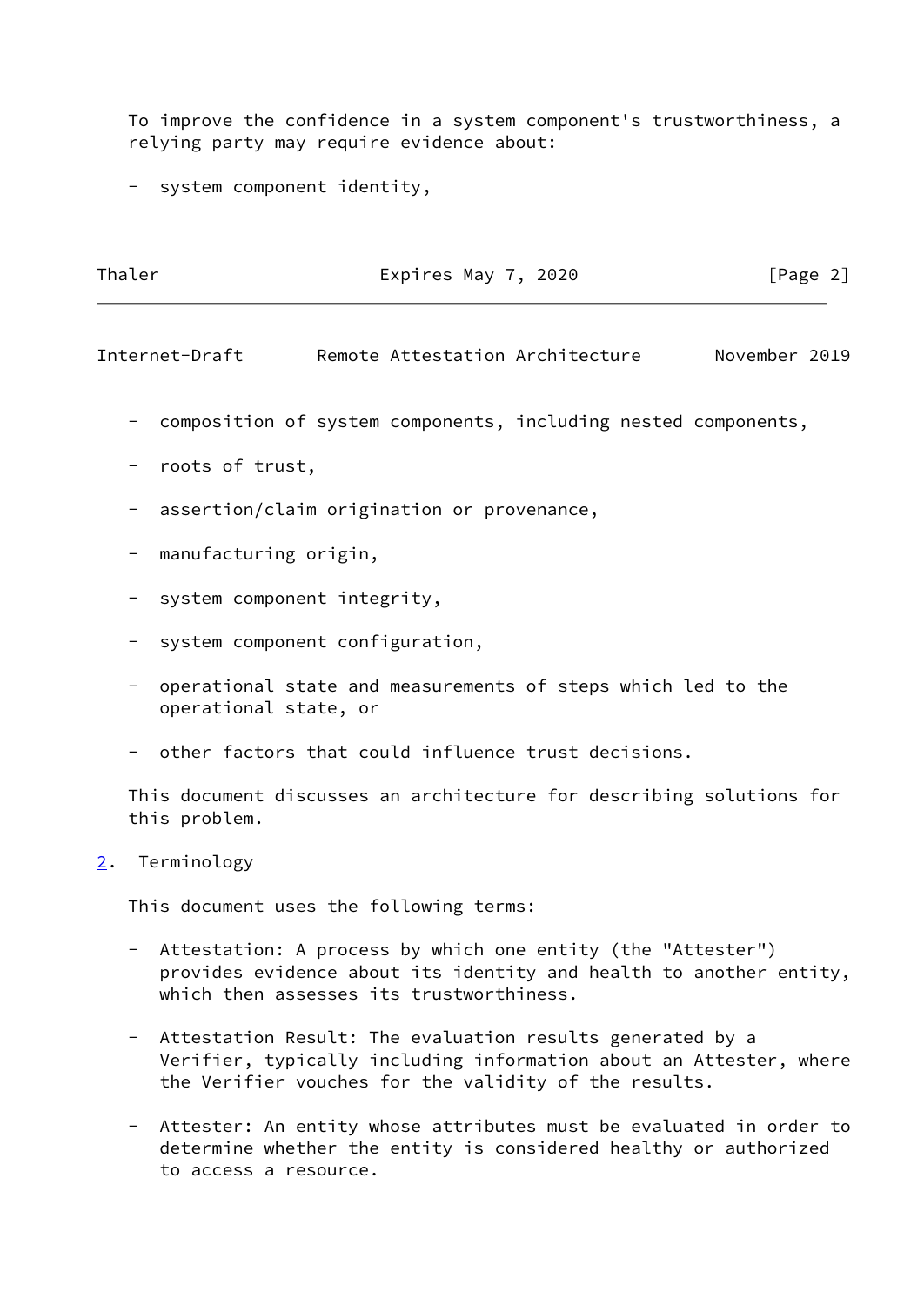- Endorsement: A secure statement that some entity (typically a manufacturer) vouches for the integrity of an Attester's signing capability. (Note: in some discussions the entity providing an Endorsement has been called an Asserter, but some believe that term is confusing and the term Endorser would be more correct. For now, this document avoids using a specific term until consensus is reached.)
- Evidence: A set of information about an Attester that is to be evaluated by a Verifier.

Thaler **Expires May 7, 2020** [Page 3]

<span id="page-3-1"></span>Internet-Draft Remote Attestation Architecture November 2019

- Relying Party: An entity that depends on the validity of information about another entity, typically for purposes of authorization. Compare /relying party/ in [[RFC4949](https://datatracker.ietf.org/doc/pdf/rfc4949)].
- Security policy: A set of rules that direct how a system evaluates the validity of information about another entity. For example, the security policy might involve an equality comparison against known-good values (called Reference Integrity Measurements in some contexts), or might involve more complex logic. Compare /security policy/ in [[RFC4949](https://datatracker.ietf.org/doc/pdf/rfc4949)].
- Verifier: An entity that evaluates the validity of information about an Attester.

# <span id="page-3-0"></span>[3](#page-3-0). Use Cases

 This section covers a number of representative use cases for attestation, independent of solution. The purpose is to provide motivation for various aspects of the architecture presented in this draft. Many other use cases exist, and this document does not intend to have a complete list, only to have a set of use cases that collectively cover all the functionality required in the architecture. The use cases are covered prior to discussion of architectural models in [Section 5](#page-7-0), since each use case might be addressed via different solutions that have different architectural models.

 Each use case includes a description, and a summary of what an Attester and a Relying Party refer to in the use case. (Since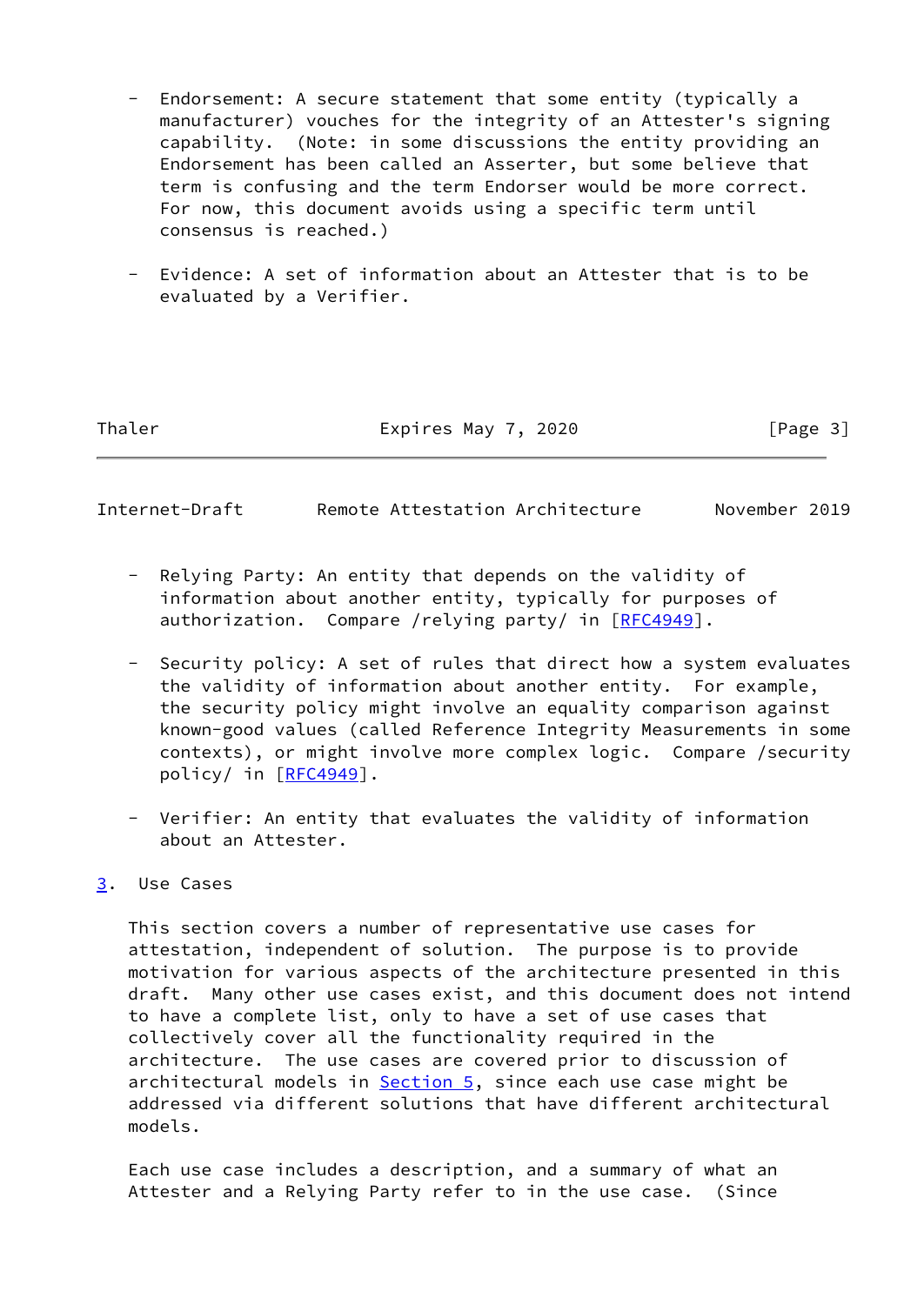solutions to a use case may greatly vary in architectural model, the role of a Verifier is considered part of a specific solution, not a solution-independent property of a use case, and so is not covered in this section.)

#### <span id="page-4-0"></span>[3.1](#page-4-0). Network Endpoint Assessment

 Network operators want a trustworthy report of identity and version of information of the hardware and software on the machines attached to their network, for purposes such as inventory, auditing, and/or logging. The network operator may also want a policy by which full access is only granted to devices that meet some definition of health, and so wants to get claims about such information and verify their validity. Attestation is desired to prevent vulnerable or compromised devices from getting access to the network and potentially harming others.

 Typically, solutions start with some component (called a "Root of Trust") that provides device identity and protected storage for

Thaler **Expires May 7, 2020** [Page 4]

<span id="page-4-2"></span>Internet-Draft Remote Attestation Architecture November 2019

 measurements. They then perform a series of measurements, and express this with Evidence as to the hardware and firmware/software that is running.

- Attester: A device desiring access to a network
- Relying Party: A network infrastructure device such as a router, switch, or access point.

<span id="page-4-1"></span>[3.2](#page-4-1). Confidential Machine Learning (ML) Model Protection

 A device manufacturer wants to protect its intellectual property in terms of the ML model it developed and that runs in the devices that its customers purchased, and it wants to prevent attackers, potentially including the customer themselves, from seeing the details of the model.

 This typically works by having some protected environment in the device attest to some manufacturer service. If attestation succeeds. then the manufacturer service releases either the model, or a key to decrypt a model the Attester already has in encrypted form, to the requester.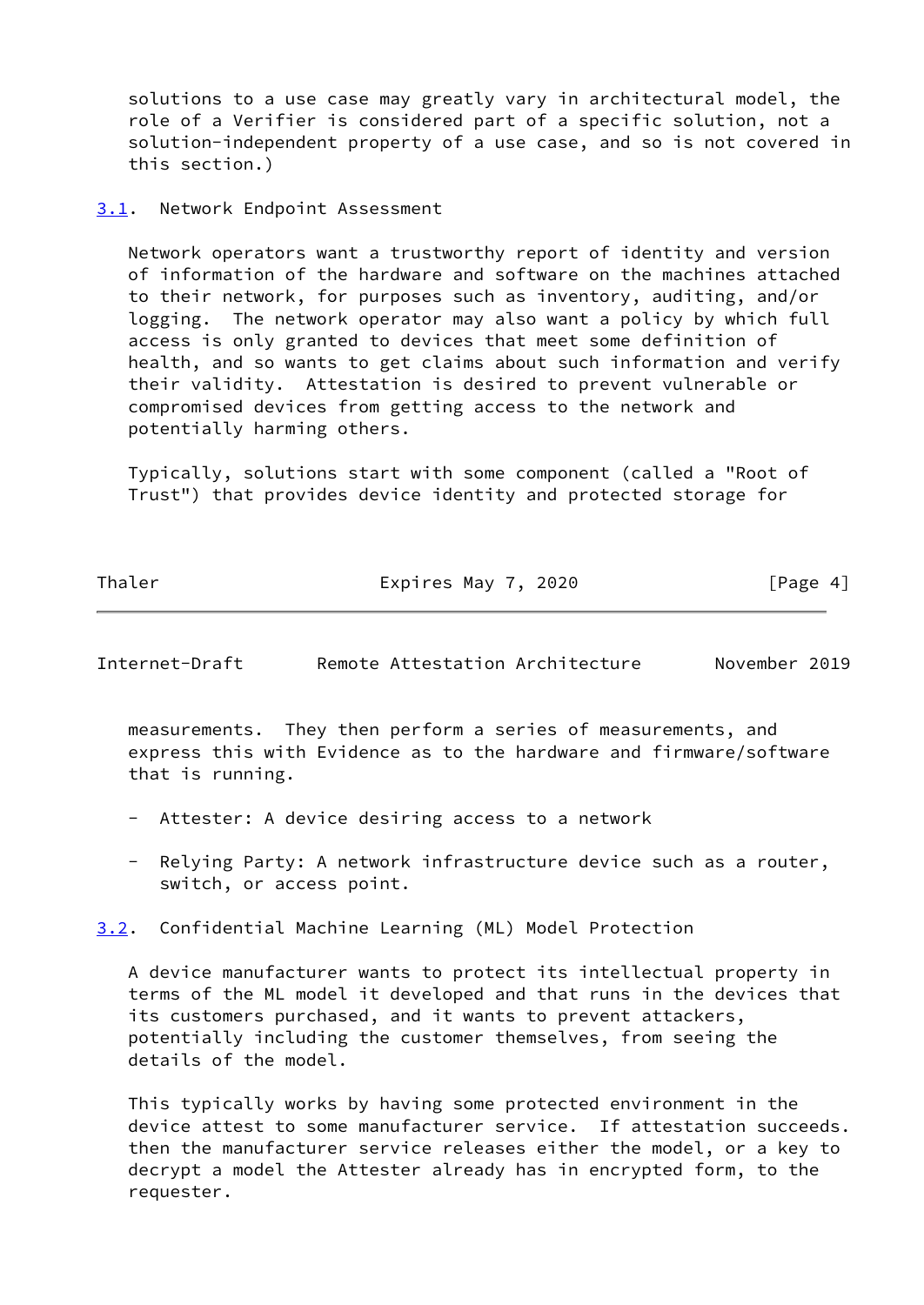- Attester: A device desiring to run an ML model to do inferencing
- Relying Party: A server or service holding ML models it desires to protect

<span id="page-5-0"></span>[3.3](#page-5-0). Confidential Data Retrieval

 This is a generalization of the ML model use case above, where the data can be any highly confidential data, such as health data about customers, payroll data about employees, future business plans, etc. Attestation is desired to prevent leaking data to compromised devices.

- Attester: An entity desiring to retrieve confidential data
- Relying Party: An entity that holds confidential data for retrieval by other entities

<span id="page-5-1"></span>[3.4](#page-5-1). Critical Infrastructure Control

 In this use case, potentially dangerous physical equipment (e.g., power grid, traffic control, hazardous chemical processing, etc.) is connected to a network. The organization managing such infrastructure needs to ensure that only authorized code and users can control such processes, and they are protected from malware or

| Thaler<br>[Page 5]<br>Expires May 7, 2020 |  |
|-------------------------------------------|--|
|-------------------------------------------|--|

<span id="page-5-3"></span>Internet-Draft Remote Attestation Architecture November 2019

 other adversaries. When a protocol operation can affect some critical system, the device attached to the critical equipment thus wants some assurance that the requester has not been compromised. As such, attestation can be used to only accept commands from requesters that are within policy.

- Attester: A device or application wishing to control physical equipment.
- Relying Party: A device or application connected to potentially dangerous physical equipment (hazardous chemical processing, traffic control, power grid, etc.

<span id="page-5-2"></span>[3.5](#page-5-2). Trusted Execution Environment (TEE) Provisioning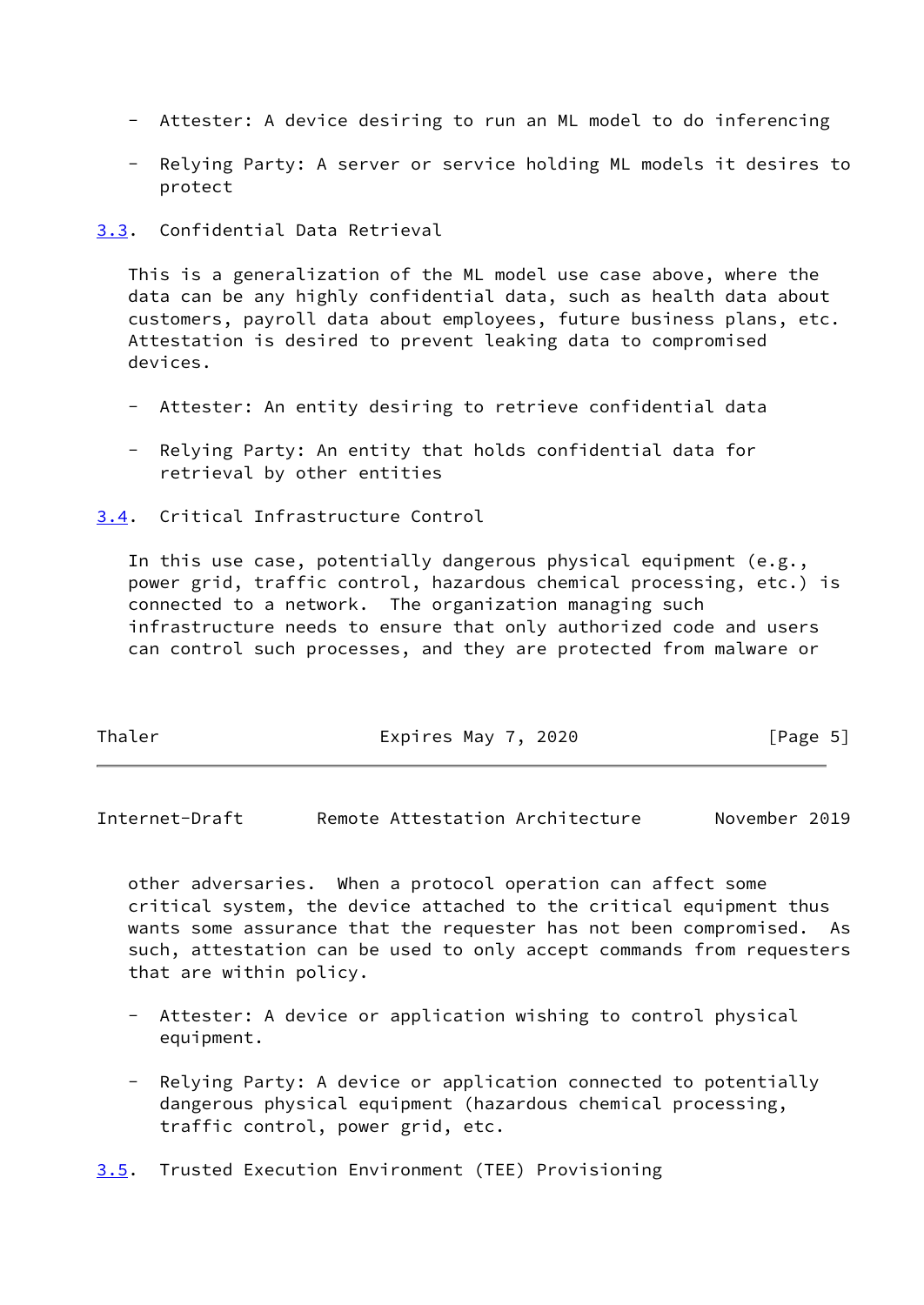A "Trusted Application Manager (TAM)" server is responsible for managing the applications running in the TEE of a client device. To do this, the TAM wants to verify the state of a TEE, or of applications in the TEE, of a client device. The TEE attests to the TAM, which can then decide whether the TEE is already in compliance with the TAM's latest policy, or if the TAM needs to uninstall, update, or install approved applications in the TEE to bring it back into compliance with the TAM's policy.

- Attester: A device with a trusted execution environment capable of running trusted applications that can be updated.
- Relying Party: A Trusted Application Manager.

## <span id="page-6-1"></span>[3.6](#page-6-1). Hardware Watchdog

 One significant problem is malware that holds a device hostage and does not allow it to reboot to prevent updates to be applied. This is a significant problem, because it allows a fleet of devices to be held hostage for ransom.

 A hardware watchdog can be implemented by forcing a reboot unless attestation to a remote server succeeds within a periodic interval, and having the reboot do remediation by bringing a device into compliance, including installation of patches as needed.

- Attester: The device that is desired to keep from being held hostage for a long period of time.
- Relying Party: A remote server that will securely grant the Attester permission to continue operating (i.e., not reboot) for a period of time.

<span id="page-6-2"></span>

| Thaler                   | Expires May 7, 2020                                                   | [Page 6]      |  |  |
|--------------------------|-----------------------------------------------------------------------|---------------|--|--|
| Internet-Draft           | Remote Attestation Architecture                                       | November 2019 |  |  |
| 4. Serialization Formats |                                                                       |               |  |  |
| is desired to be added:  | The following diagram illustrates a relationship to which attestation |               |  |  |
| ------------+            | $+ - - - - - - - - - - +$<br>-------------->                          |               |  |  |

<span id="page-6-0"></span>| Attester | Access some | Relying | Evaluate request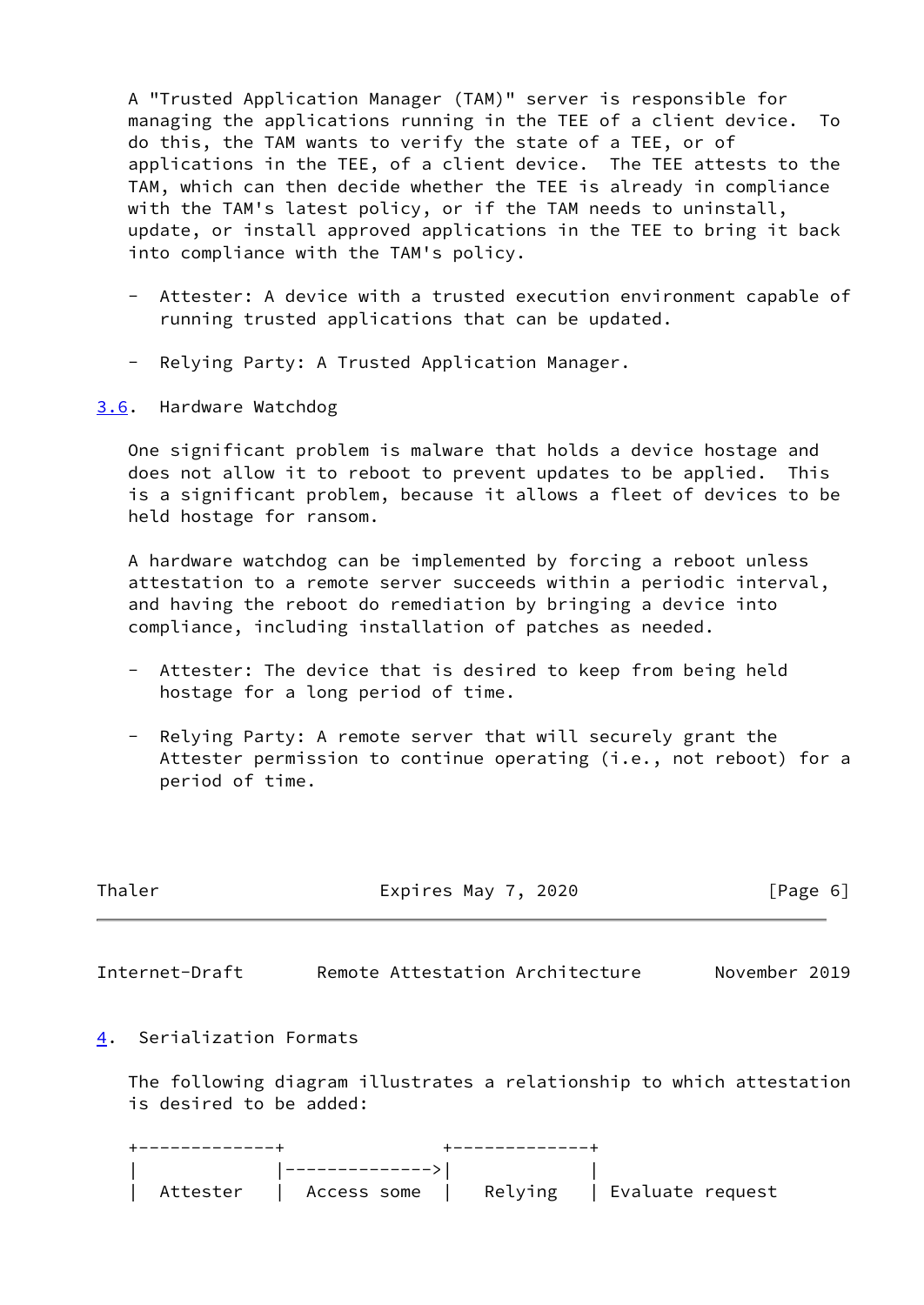| resource |  |  | against security policy |  |
|----------|--|--|-------------------------|--|
|          |  |  |                         |  |

Figure 1: Typical Resource Access

 In this diagram, the protocol between Attester and a Relying Party can be any new or existing protocol (e.g., HTTP(S), COAP(S), 802.1x, OPC UA, etc.), depending on the use case. Such protocols typically already have mechanisms for passing security information for purposes of authentication and authorization. Common formats include JWTs [\[RFC7519](https://datatracker.ietf.org/doc/pdf/rfc7519)], CWTs [\[RFC8392](https://datatracker.ietf.org/doc/pdf/rfc8392)], and X.509 certificates.

 In many cases, it is desirable to add attestation to existing protocols, enabling a higher level of assurance against malware for example. To enable such integration, it is important that information needed for evaluating the Attester be usable with existing protocols that have constraints around what formats they can transport. For example, OPC UA [\[OPCUA](#page-15-5)] (probably the most common protocol in industrial IoT environments) is defined to carry X.509 certificates and so security information must be embedded into an X.509 certificate to be passed in the protocol. Thus, attestation related information could be natively encoded in X.509 certificate extensions, or could be natively encoded in some other format (e.g., a CWT) which in turn is then encoded in an X.509 certificate extension.

 Especially for constrained nodes, however, there is a desire to minimize the amount of parsing code needed in a Relying Party, in order to both minimize footprint and to minimize the attack surface area. So while it would be possible to embed a CWT inside a JWT, or a JWT inside an X.509 extension, etc., there is a desire to encode the information natively in the format that is natural for the Relying Party.

 This motivates having a common "information model" that describes the set of attestation related information in an encoding-agnostic way, and allowing multiple serialization formats (CWT, JWT, X.509, etc.) that encode the same information into the format needed by the Relying Party.

Thaler **Expires May 7, 2020** [Page 7]

<span id="page-7-1"></span>Internet-Draft Remote Attestation Architecture November 2019

<span id="page-7-0"></span>[5](#page-7-0). Architectural Models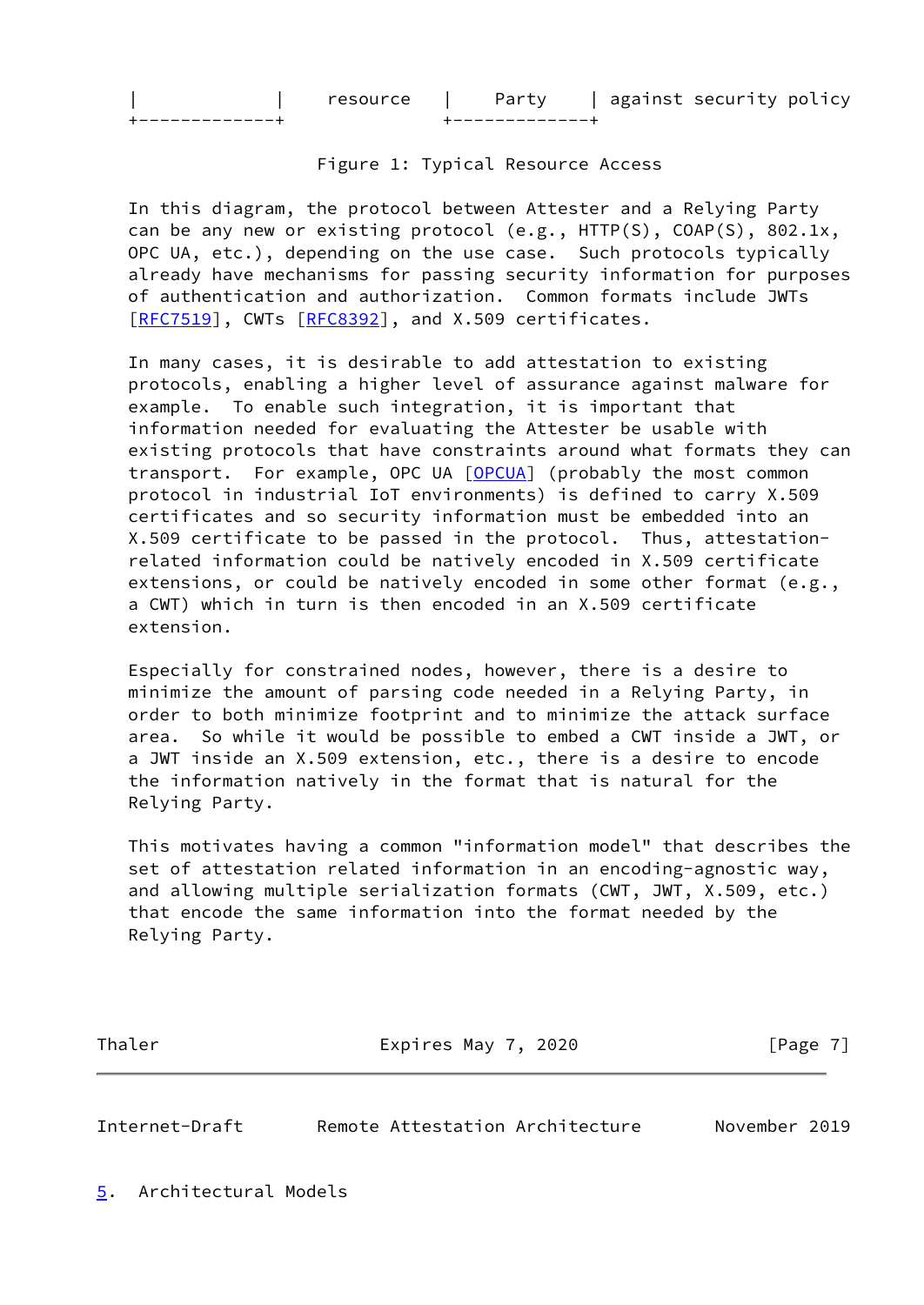There are multiple possible models for communication between an Attester, a Verifier, and a Relying Party.

<span id="page-8-0"></span>[5.1](#page-8-0). Passport Model

 In this model, an Attester sends Evidence to a Verifier, which compares the Evidence against its security policy. The Verifier then gives back an Attestation Result. If the Attestation Result was a successful one, the Attester can then present the Attestation Result to a Relying Party, which then compares the Attestation Result against its own security policy.

 Since the resource access protocol between the Attester and Relying Party includes an Attestation Result, in this model the details of that protocol constrain the serialization format of the Attestation Result. The format of the Evidence on the other hand is only constrained by the Attester-Verifier attestation protocol.

| Verifier            | Compare Evidence<br>against security policy |                  |                                                          |
|---------------------|---------------------------------------------|------------------|----------------------------------------------------------|
| Λ<br>Evidence <br>v | Attestation<br>Result                       |                  |                                                          |
| Attester            | Attestation<br>Result                       | Relying<br>Party | Compare Attestation<br>Result against<br>security policy |

Figure 2: Passport Model

 The passport model is so named because it resembles the process typically used for passports and drivers licenses, where a person applies and gets a passport or license that is issued by a government and shows information such as the person's name and birthdate. The passport or license can then be supplied to other entities to gain entrance to an airport boarding area, or age-restricted section of a bar, where the passport or license is considered sufficient because it vouches for that piece of information and is issued by a trusted authority. Thus, in this analogy, the passport issuing agency is a Verifier, the passport is an Attestation Result, and the airport security is a Relying Party.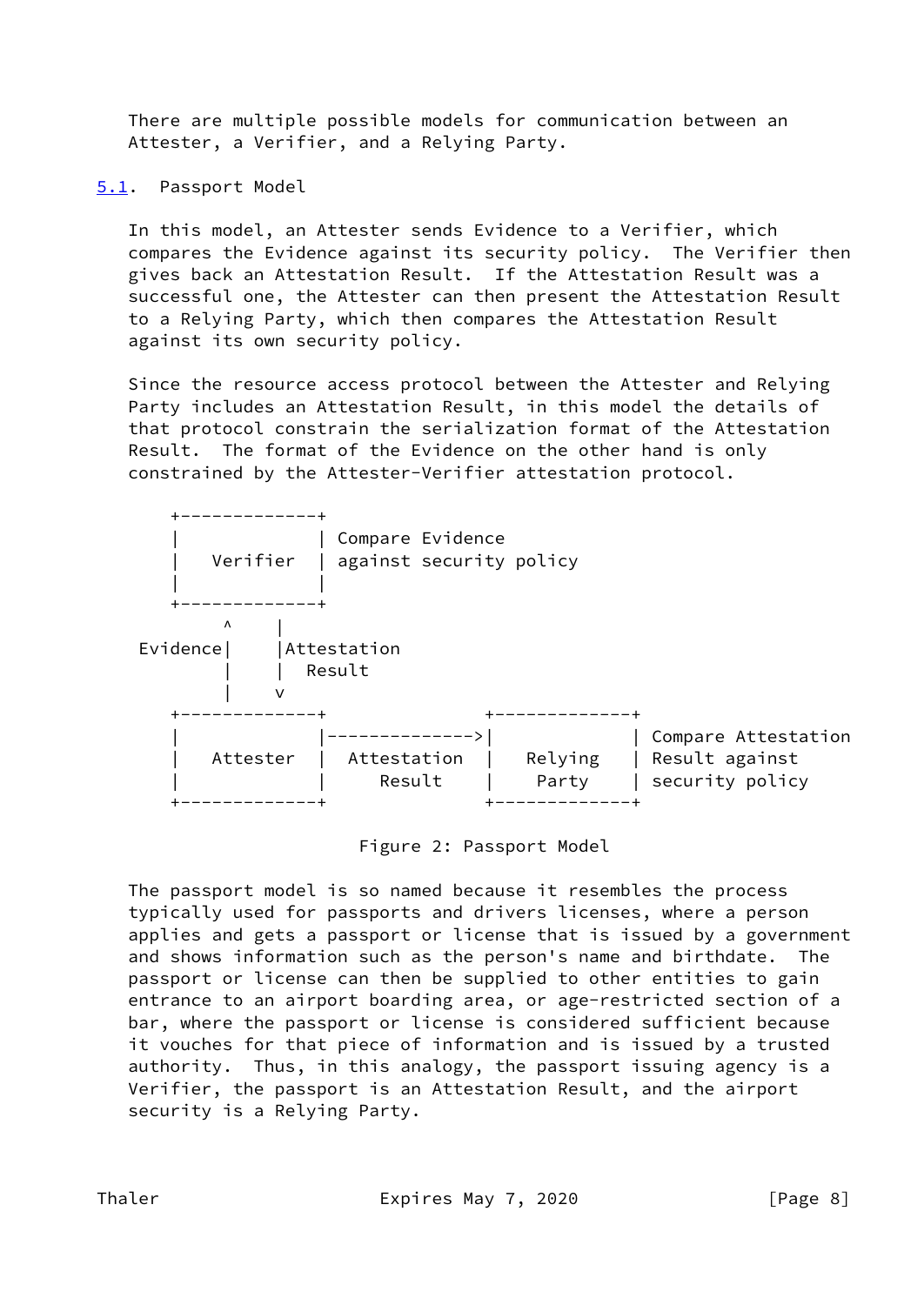<span id="page-9-1"></span>Internet-Draft Remote Attestation Architecture November 2019

<span id="page-9-0"></span>[5.2](#page-9-0). Background-Check Model

 In this model, an Attester sends Evidence to a Relying Party, which simply passes it on to a Verifier. The Verifier then compares the Evidence against its security policy, and returns an Attestation Result to the Relying Party. The Relying Party then compares the Attestation Result against its own security policy.

 The resource access protocol between the Attester and Relying Party includes Evidence rather than an Attestation Result, but that Evidence is not processed by the Relying Party. Since the Evidence is merely forwarded on to a trusted Verifier, any serialization format can be used for Evidence because the Relying Party does not need a parser for it. The only requirement is that the Evidence can be \_encapsulated in\_ the format required by the resource access protocol between the Attester and Relying Party.

 However, like in the Passport model, an Attestation Result is still consumed by the Relying Party and so the serialization format of the Attestation Result is still important. If the Relying Party is a constrained node whose purpose is to serve a given type resource using a standard resource access protocol, it already needs the parser(s) required by that existing protocol. Hence, the ability to let the Relying Party obtain an Attestation Result in the same serialization format allows minimizing the code footprint and attack surface area of the Relying Party, especially if the Relying Party is a constrained node.



Figure 3: Background-Check Model

The background-check model is so named because it resembles the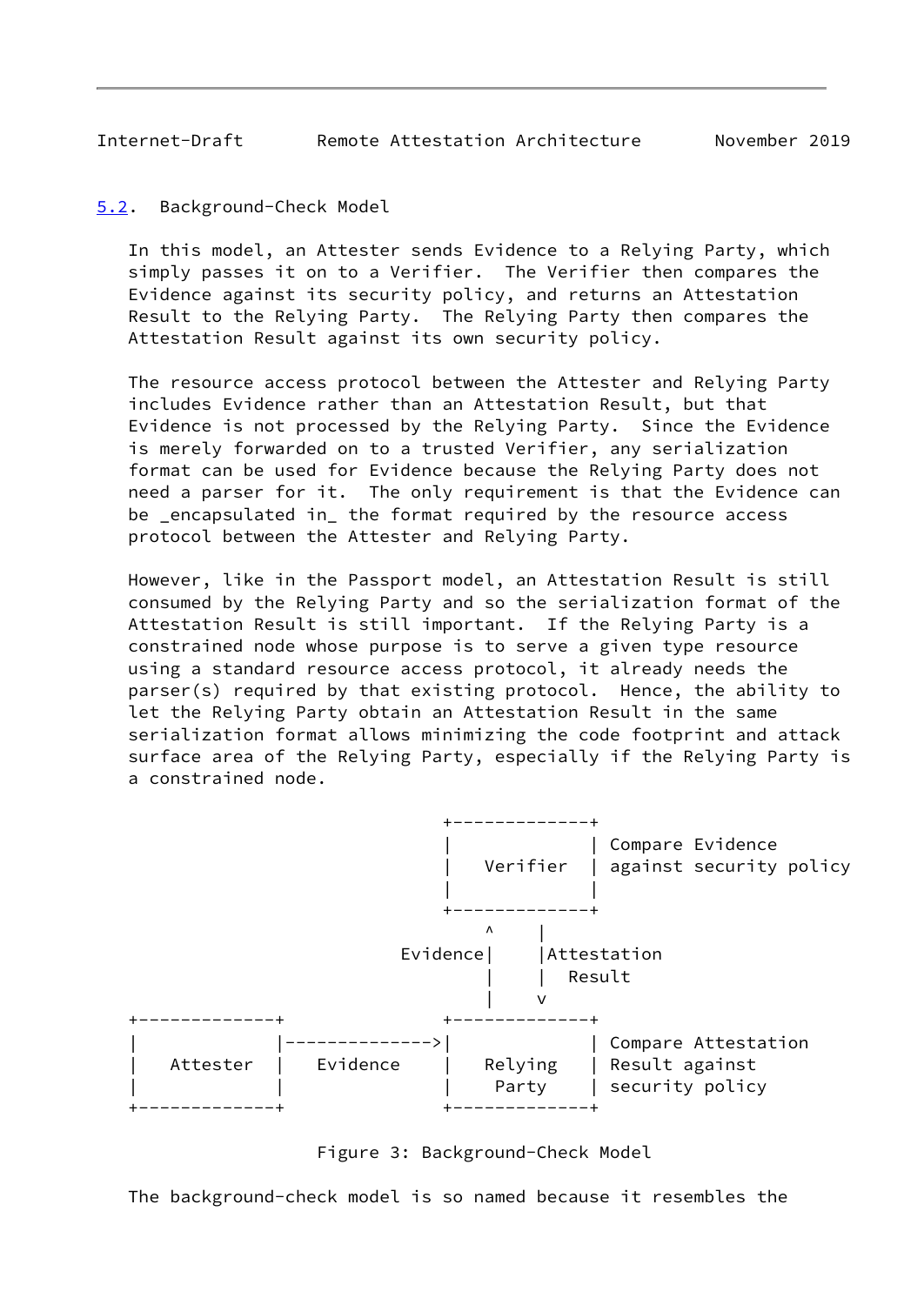process typically used for job and loan applications, where a person fills out an application to get a job or a loan from a company, and

Thaler **Expires May 7, 2020** [Page 9]

<span id="page-10-1"></span>Internet-Draft Remote Attestation Architecture November 2019

 the company then does a background check with some other agency that checks credit history, arrest records, etc. and gives back a report on the application that is then used to help determine whether to actually offer the job or loan. Thus, in this analogy, a person asking for a loan is an Attester, the bank is the Relying Party, and a credit report agency is a Verifier.

<span id="page-10-0"></span>[5.2.1](#page-10-0). Variation: Verifying Relying Party

 One variation of the background-check model is a "Verifying Relying party", where the Relying Party and the Verifier on the same machine, and so there is no need for a protocol between the two.

<span id="page-10-2"></span>[5.2.2](#page-10-2). Variation: Out-of-Band Evidence Conveyance

 Another variation of the background-check model is shown in Figure 4, where the Verifier is still chosen by (and trusted by) the Relying Party, but the Evidence must be passed out-of-band. For example, in step 1, the Attester communicates with the Relying Party, which refers the matter to a Verifier chosen by the Relying Party in step 2. Evidence is then passed to that Verifier in step 3, e.g., either by the Relying Party providing the Attester with information about the Verifier to send Evidence to, or by the Verifier querying the Attester directly, although the latter has the problem that it only works if devices allow unsolicited inbound queries, which may be a security problem in some contexts.

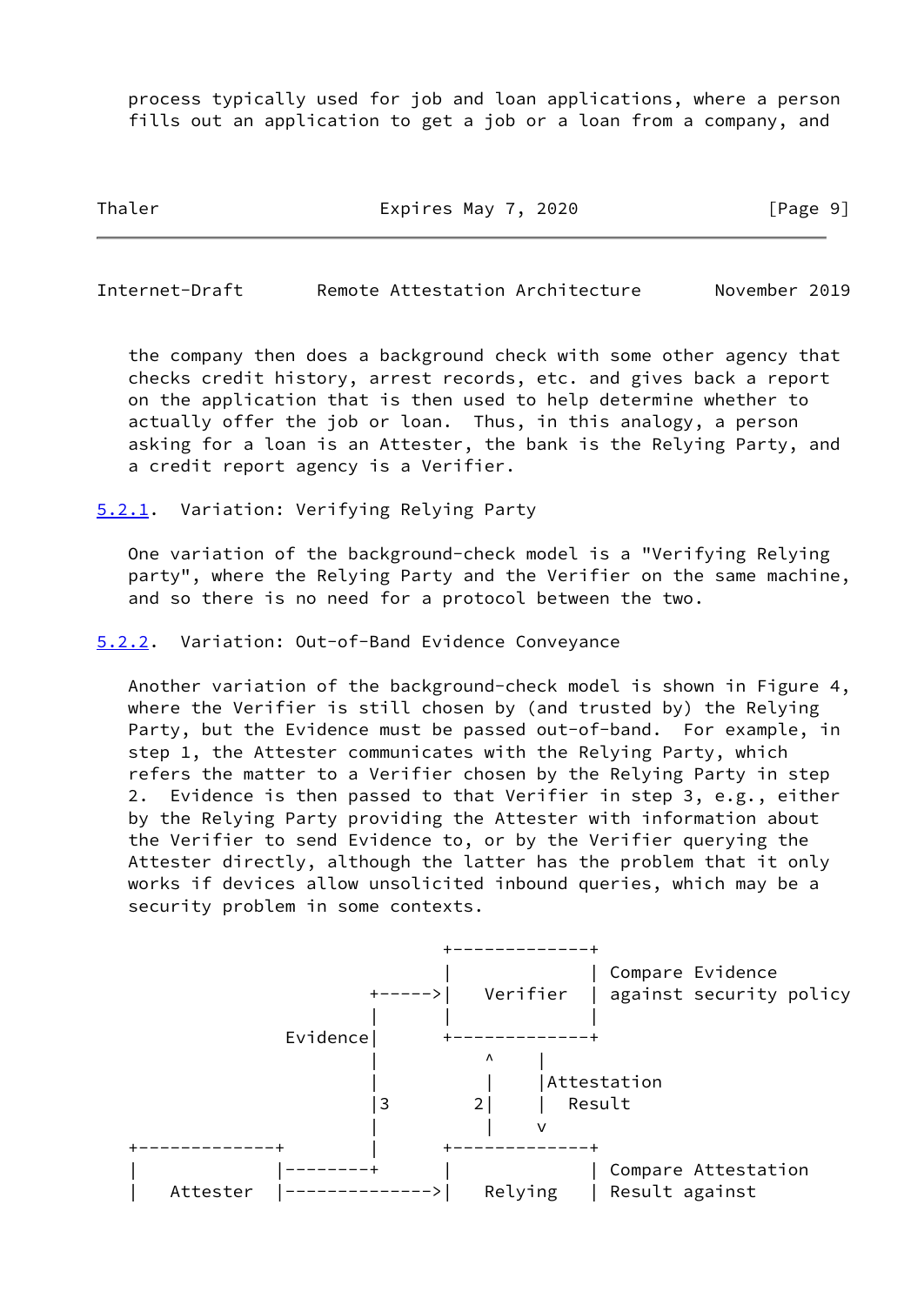

Figure 4: Out-of-Band Evidence Conveyance

Thaler **Expires May 7, 2020** [Page 10]

<span id="page-11-1"></span>Internet-Draft Remote Attestation Architecture November 2019

### <span id="page-11-0"></span>[5.3](#page-11-0). Combinations

 The choice of model is generally up to the Relying Party, and the same device may need to attest to different relying parties for different use cases (e.g., a network infrastructure device to gain access to the network, and then a server holding confidential data to get access to that data). As such, both models may simultaneously be in use by the same device.

 Figure 5 shows an example of a combination where Relying Party 1 uses the passport model, whereas Relying Party 2 uses an extension of the background-check model. Specifically, in addition to the basic functionality shown in Figure 3, Relying Party 2 actually provides the Attestation Result back to the Attester, allowing the Attester to use it with other Relying Parties. This is the model that the Trusted Application Manager plans to support in the TEEP architecture [\[I-D.ietf-teep-architecture\]](#page-15-6).

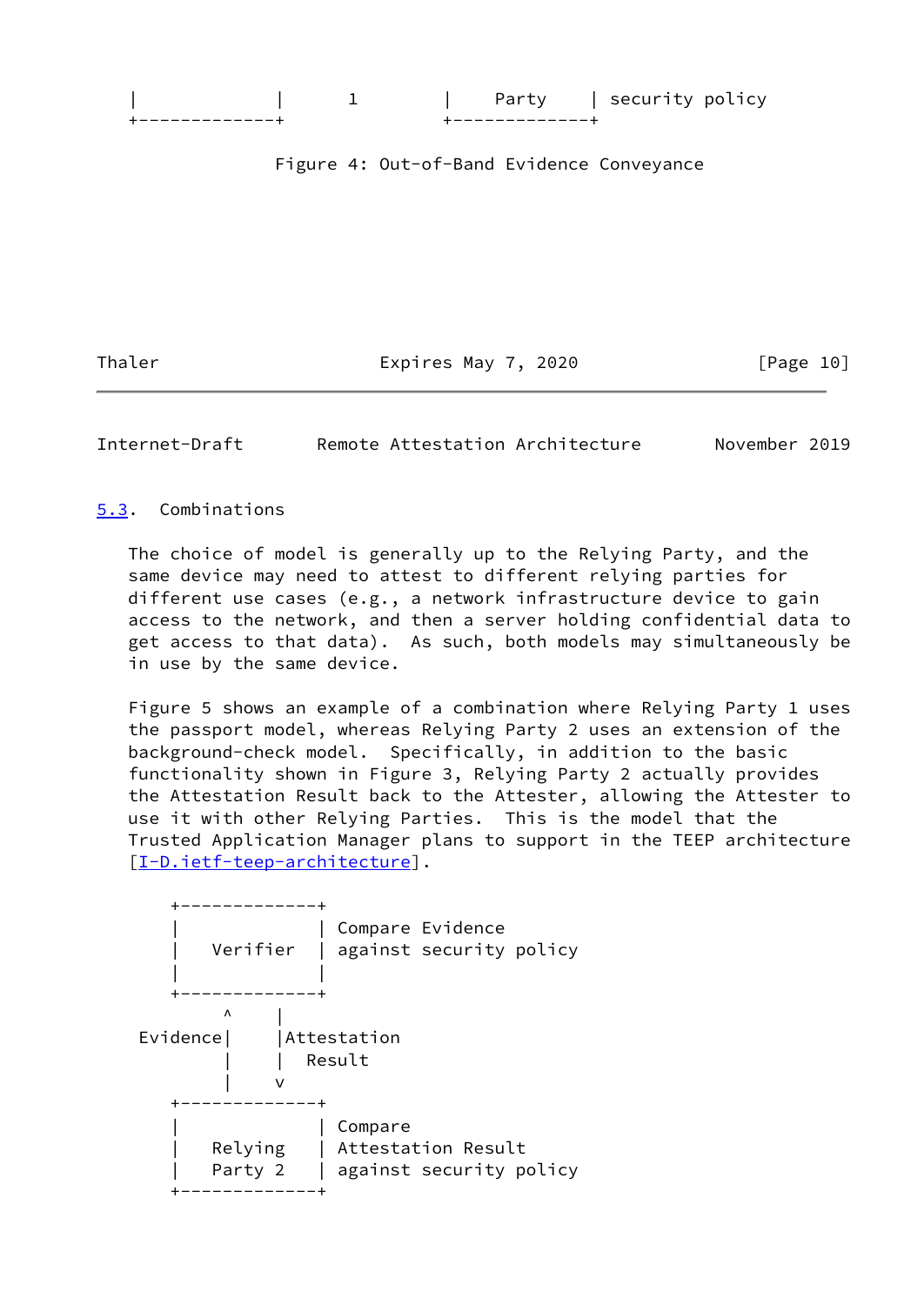

Figure 5: Example Combination

Thaler **Expires May 7, 2020** [Page 11]

<span id="page-12-1"></span>Internet-Draft Remote Attestation Architecture November 2019

## <span id="page-12-0"></span>[6](#page-12-0). Trust Model

 The scope of this document is scenarios for which a Relying Party trusts a Verifier that can evaluate the trustworthiness of information about an Attester. Such trust might come by the Relying Party trusting the Verifier (or its public key) directly, or might come by trusting an entity (e.g., a Certificate Authority) that the Verifier has a certificate that chains up to. The Relying Party might implicitly trust a Verifier (such as in the Verifying Relying Party combination). Or, for a stronger level of security, the Relying Party might require that the Verifier itself provide information about itself that the Relying Party can use to evaluate the health of the Verifier before accepting its Attestation Results.

 In solutions following the background-check model, the Attester is assumed to trust the Verifier (again, whether directly or indirectly via a Certificate Authority that it trusts), since the Attester relies on an Attestation Result it obtains from the Verifier, in order to access resources.

 The Verifier trusts (or more specifically, the Verifier's security policy is written in a way that configures the Verifier to trust) a manufacturer, or the manufacturer's hardware, so as to be able to evaluate the health of that manufacturer's devices. In solutions with weaker security, a Verifier might be configured to implicitly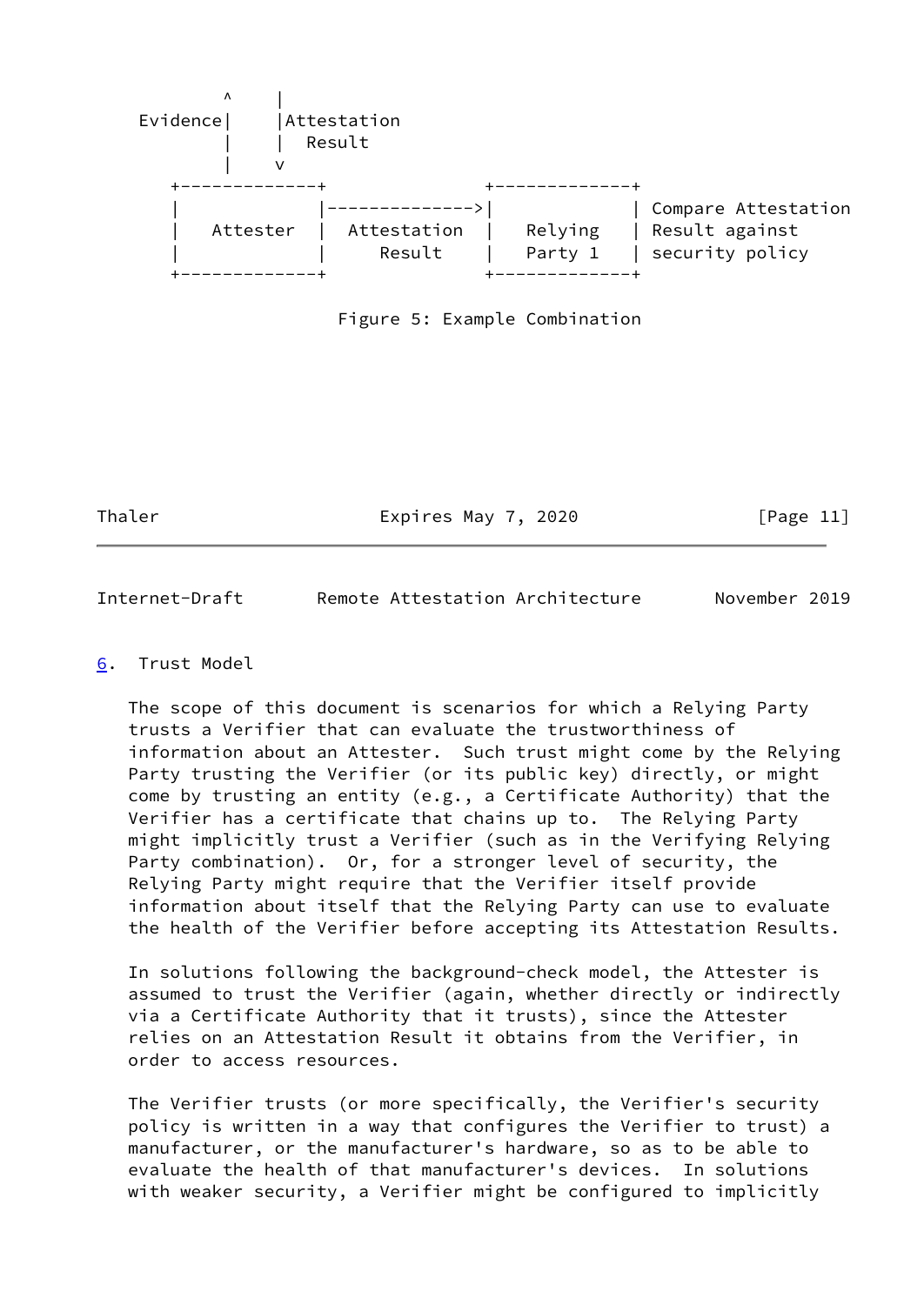trust firmware or even software (e.g., a hypervisor). That is, it might evaluate the health of an application component, or operating system component or service, under the assumption that information provided about it by the lower-layer hypervisor or firmware is true. A stronger level of security comes when information can be vouched for by hardware or by ROM code, especially if such hardware is physically resistant to hardware tampering. The component that is implicitly trusted is often referred to as a Root of Trust.

## <span id="page-13-0"></span>[7](#page-13-0). Conceptual Messages

#### <span id="page-13-1"></span>[7.1](#page-13-1). Evidence

 Today, Evidence tends to be highly device-specific, since the information in the evidence often includes vendor-specific information that is necessary to fully describe the manufacturer and model of the device including its security properties, the health of the device, and the level of confidence in the correctness of the information. Evidence is typically signed by the device (whether by hardware, firmware, or software on the device), and evaluating it in isolation would require security policy to be based on device specific details (e.g., a device public key).

Thaler **Expires May 7, 2020** [Page 12]

<span id="page-13-3"></span>Internet-Draft Remote Attestation Architecture November 2019

#### <span id="page-13-2"></span>[7.2](#page-13-2). Endorsements

 An Endorsement is a secure statement that some entity (typically a manufacturer) vouches for the integrity of the device's signing capability. For example, if the signing capability is in hardware, then an Endorsement might be a manufacturer certificate that signs a public key whose corresponding private key is only known inside the device's hardware. Thus, when Evidence and such an Endorsement are used together, evaluating them can be done against security policy that may not be specific to the device instance, but merely specific to the manufacturer providing the Endorsement. For example, a security policy might simply check that devices from a given manufacturer have information matching a set of known-good reference values, or a security policy might have a set of more complex logic on how to evaluate the validity of information.

 However, while a security policy that treats all devices from a given manufacturer the same may be appropriate for some use cases, it would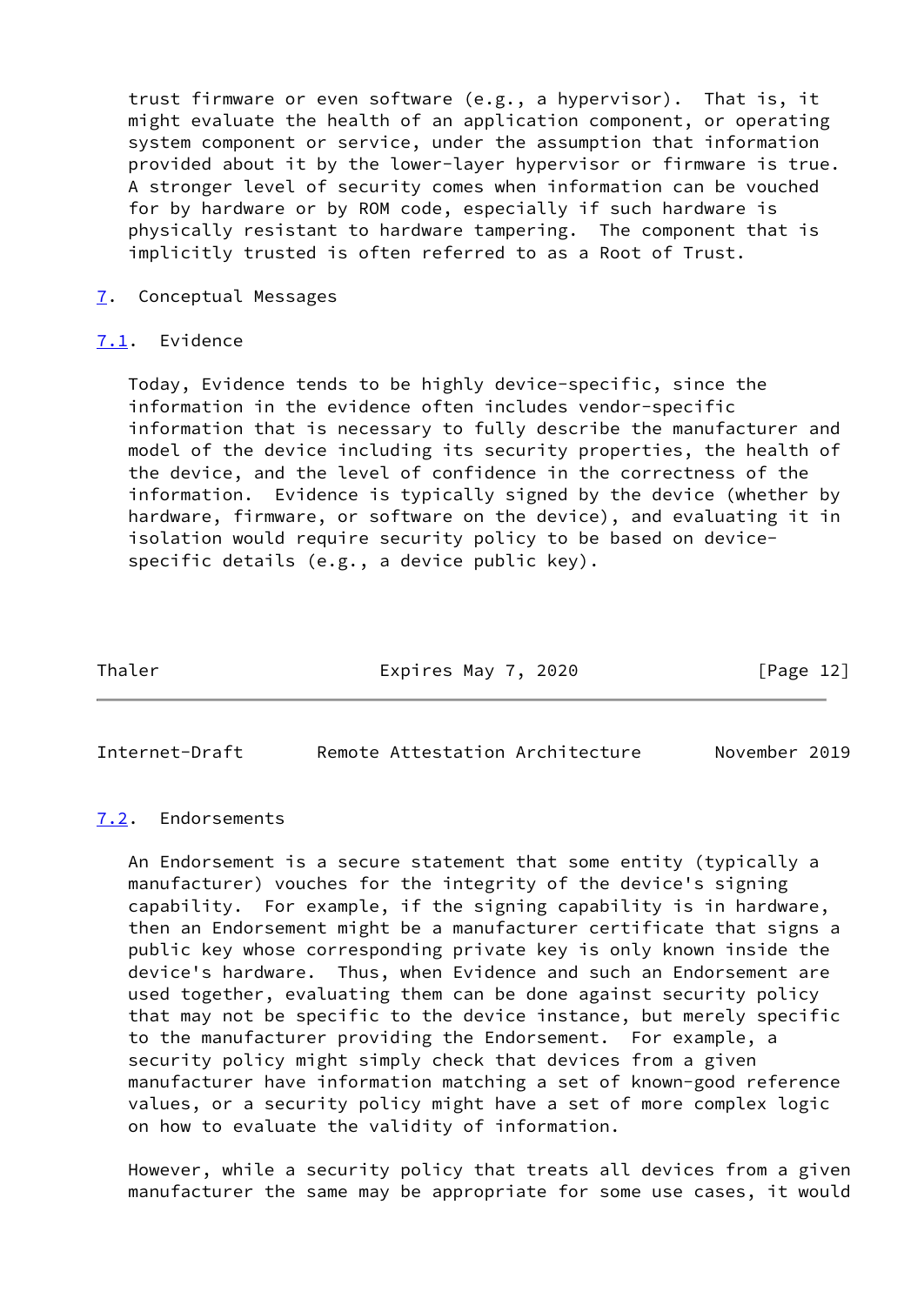be inappropriate to use such a security policy as the sole means of authorization for use cases that wish to constrain \_which\_ compliant devices are considered authorized for some purpose. For example, an enterprise using attestation for Network Endpoint Assessment may not wish to let every healthy laptop from the same manufacturer onto the network, but instead only want to let devices that it legally owns onto the network. Thus, an Endorsement may be helpful information in authenticating information about a device, but is not necessarily sufficient to authorize access to resources which may need device specific information such as a public key for the device or component or user on the device.

#### <span id="page-14-0"></span>[7.3](#page-14-0). Attestation Results

 Attestation Results may indicate compliance or non-compliance with a Verifier's security policy. A result that indicates non-compliance can be used by an Attester (in the passport model) or a Relying Party (in the background-check model) to indicate that the Attester should not be treated as authorized and may be in need of remediation. In some cases, it may even indicate that the Evidence itself cannot be authenticated as being correct.

 An Attestation Result that indicates compliance can be used by a Relying Party to make authorization decisions based on the Relying Party's security policy. The simplest such policy might be to simply authorize any party supplying a compliant Attestation Result signed by a trusted Verifier. A more complex policy might also entail comparing information provided in the result against known-good reference values, or applying more complex logic using such information.

Thaler **Expires May 7, 2020** [Page 13]

<span id="page-14-1"></span>Internet-Draft Remote Attestation Architecture November 2019

 Thus, Attestation Results often need to include detailed information about the Attester, for use by Relying Parties, much like physical passports and drivers licenses include personal information such as name and date of birth. Unlike Evidence, which is often very device and vendor-specific, Attestation Results can be vendor-neutral if the Verifier has a way to generate vendor-agnostic information based on evaluating vendor-specific information in Evidence. This allows a Relying Party's security policy to be simpler, potentially based on standard ways of expressing the information, while still allowing interoperability with heterogeneous devices.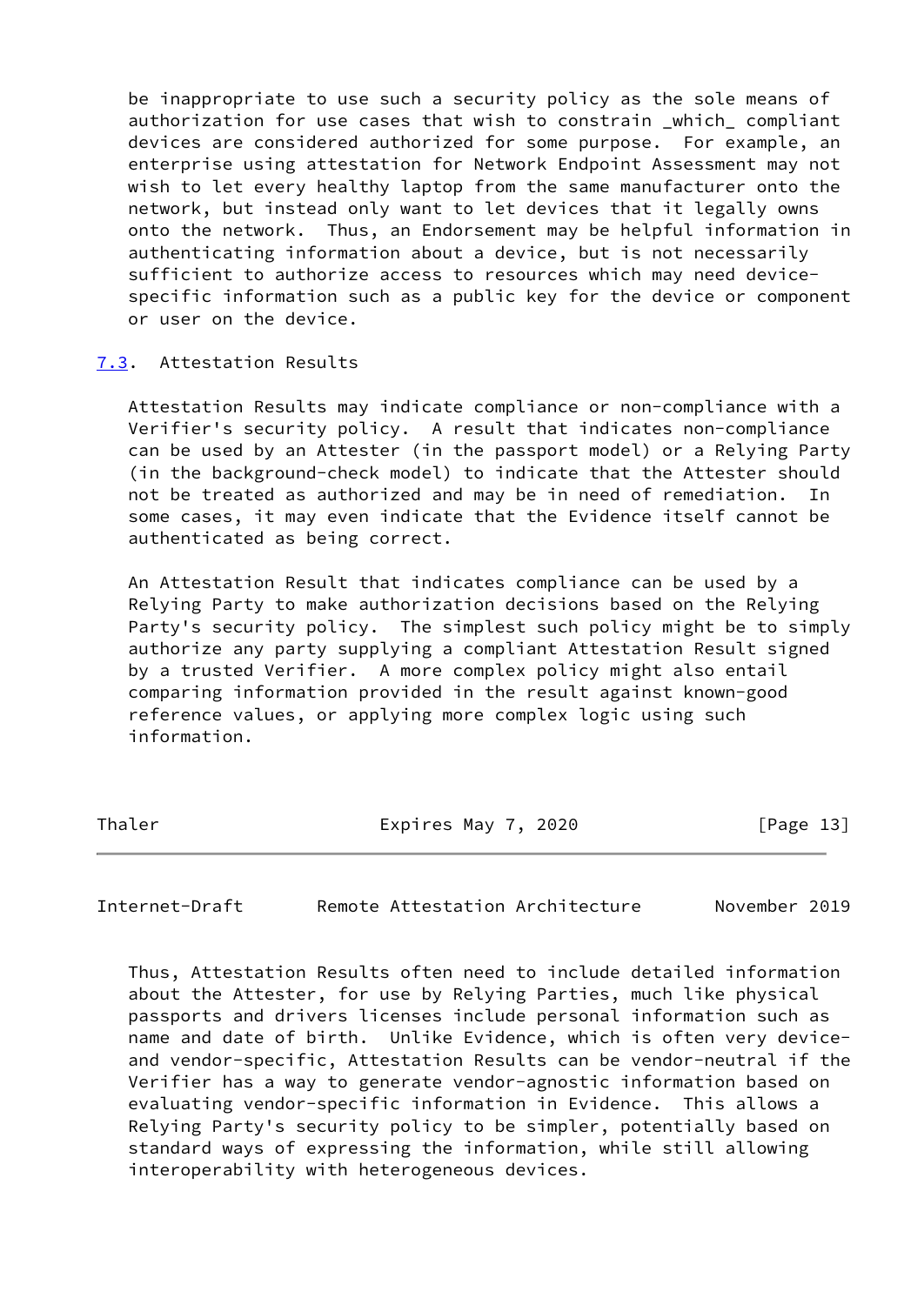Finally, whereas Evidence is signed by the device (or indirectly by a manufacturer, if Endorsements are used), Attestation Results are signed by a Verifier, allowing a Relying Party to only need a trust relationship with one entity, rather than a larger set of entities, for purposes of its security policy.

<span id="page-15-0"></span>[8](#page-15-0). Security Considerations

 To evaluate the security provided by a particular security policy, it is important to understand the strength of the Root of Trust, e.g., whether it is mutable software, or firmware that is read-only after boot, or immutable hardware/ROM.

 It is also important that the security policy was itself obtained securely. As such, if security policy in a Relying Party or Verifier can be configured via a network protocol, the ability to attest to the health of the client providing the security policy needs to be considered.

<span id="page-15-1"></span>[9](#page-15-1). IANA Considerations

This document does not require any actions by IANA.

<span id="page-15-2"></span>[10.](#page-15-2) Acknowledgements

 Some content in this document came from drafts by Michael Richardson, Henk Birkholz, and Ned Smith, and from the IETF RATS Working Group Charter.

<span id="page-15-3"></span>[11.](#page-15-3) Informative References

<span id="page-15-6"></span>[I-D.ietf-teep-architecture]

 Pei, M., Tschofenig, H., Wheeler, D., Atyeo, A., and D. Liu, "Trusted Execution Environment Provisioning (TEEP) Architecture", [draft-ietf-teep-architecture-03](https://datatracker.ietf.org/doc/pdf/draft-ietf-teep-architecture-03) (work in progress), July 2019.

| Thaler | Expires May 7, 2020 | [Page 14] |  |
|--------|---------------------|-----------|--|
|        |                     |           |  |

<span id="page-15-4"></span>Internet-Draft Remote Attestation Architecture November 2019

<span id="page-15-5"></span> [OPCUA] OPC Foundation, "OPC Unified Architecture Specification, Part 2: Security Model, Release 1.03", Global Platform GPD\_SPE\_009, November 2015, <[https://opcfoundation.org/developer-tools/specifications-](https://opcfoundation.org/developer-tools/specifications-unified-architecture/part-2-security-model/)